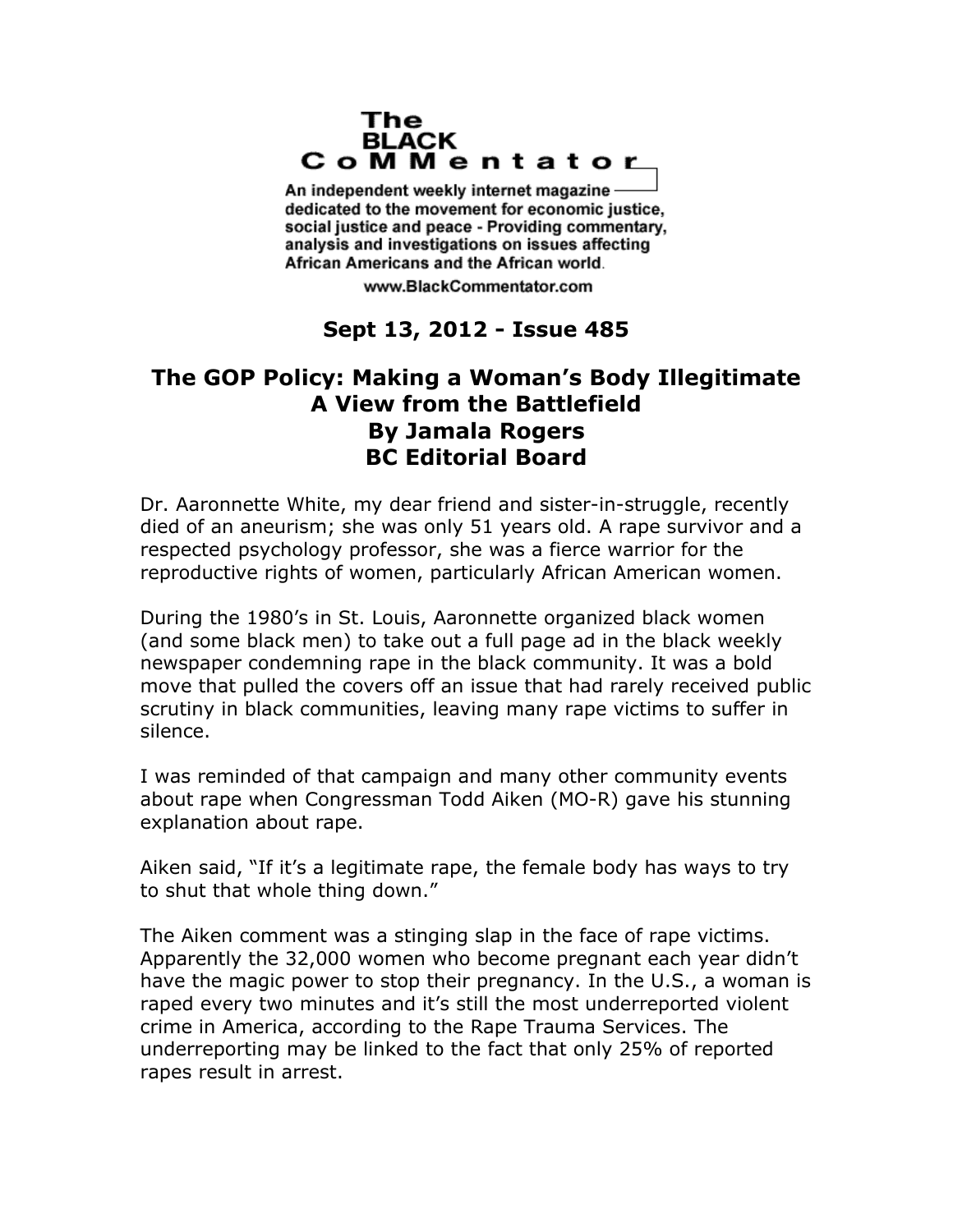VP contender Paul Ryan called the remarks "outrageous" and "indefensible." I found this retort to be quite hyprocritical as Ryan (and many others on the far right) share the identical viewpoint. Ryan and Aiken have been co-sponsors of many bills (40 and counting) that are tearing away at the right to a safe and accessible abortion. The last time I looked, abortion was still the law of the land but Republicans are destroying or ignoring laws they don't like while demanding that the 99 Percenters respect the laws that protect the interests of the ruling class.

Last year, nearly 1,000 anti-abortion bills were introduced across the country. The laws have teetered on the absurd, such as forcing women to endure vaginal ulttrasounds before abortions or redefining the moment of conception. An Arizona law passed this year declared that pregnancy begins two weeks before conception!

The laws prohibit federal funding of abortion, birth control and other vital services, resulting in the demise of groups like Planned Parenthood. Abortion clinics have been bombed and doctors who performed abortions have been assaulted or killed - acts that have successfully contributed to the Republican strategy to end abortions.

The detrimental bills passed by Republicans have attempted to also redefine rape. In addition to terms like illegitimate rape, they have coined new and confusing terms like "forcible rape"and "consensual rape."

Groups like SisterSong Women of Color for Reproductive Rights have helped launch initiatives such as the Trust Black Women Campaign. The campaign is designed to organize women (and men) to fight for women's right to control their own bodies but also to send a message to the anti-woman camp that attacks on women - whatever form they take-- will not be tolerated.

Although the conservatives holler about getting government out of our personal lives, it seems that women's bodies are the exception to the rule. This brings me all the way back to the work of Dr. White and countless others who have worked tirelessly to educate the general society on the issue of rape, to end the attacks on women's reproductive rights and to protect the personal and psychological security of women. We who believe in freedom and women's rights should not rest until the lives, choices and dignity of all women are fully restored and protected.